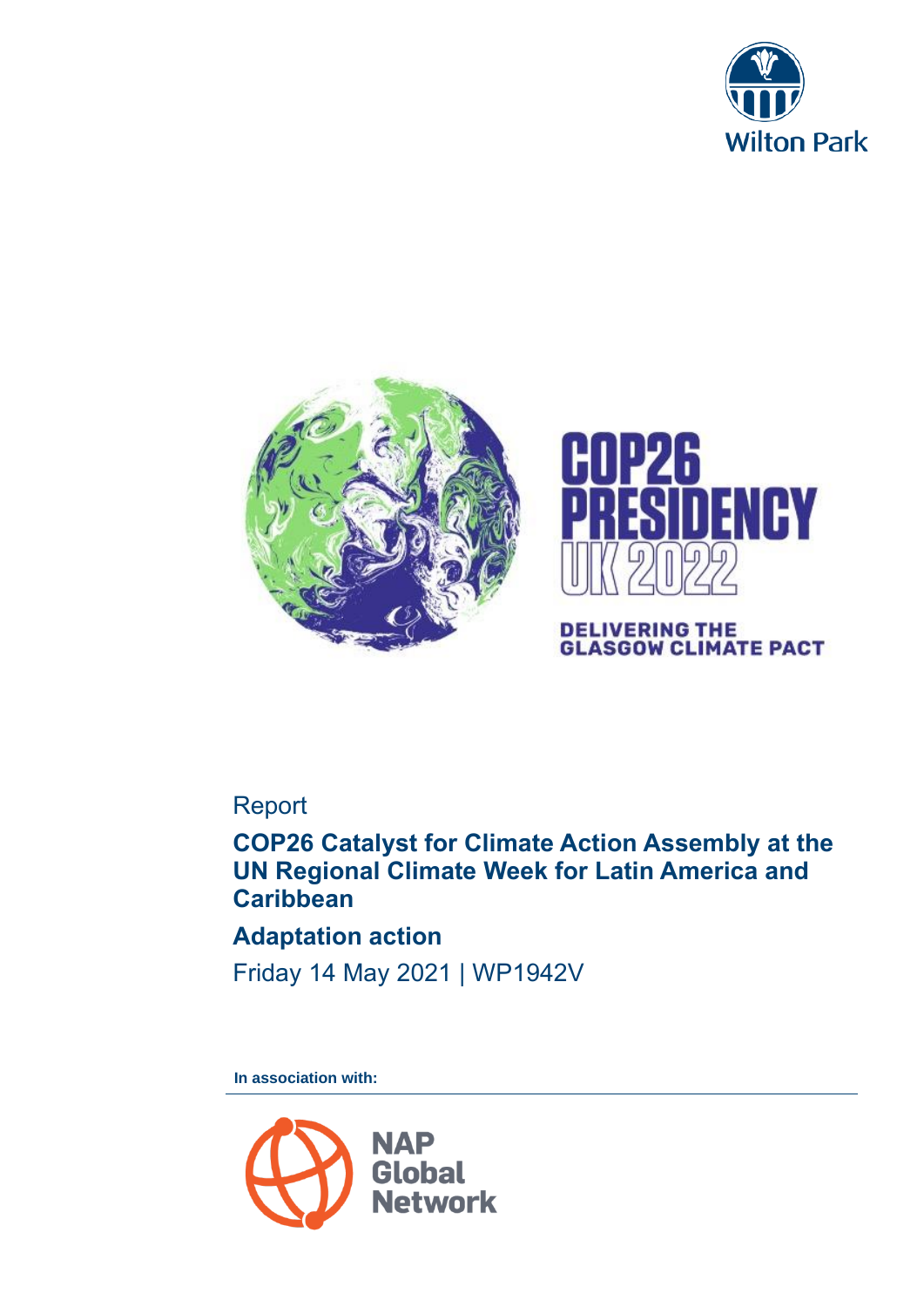

## Report

# **COP26 Catalyst for Climate Action Assembly at the UN Regional Climate Week for Latin America and Caribbean**

# **Adaptation action**

# Friday 14 May 2021 | WP1942

#### **In association with NAP-GN**

### **Summary**

Countries from Latin America and the Caribbean shared their perceptions and experiences about Adaptation Communications (ADCOMs) during an open dialogue held during the UN Regional Climate Week.

Participants joined from several countries including, Mexico, Colombia, Ecuador, Chile, Guatemala, Paraguay, Argentina, Jamaica, and Costa Rica.

### **Introduction**

Adaptation communications (ADCOMs) have a critical role in informing the Global Stocktake (due in 2023) as set out in the Paris and Katowice texts.

They provide an opportunity to showcase national adaptation priorities, strategies, policies, plans, goals and actions as well as the implementation and support needs of developing countries, amongst other things.

They also have a role in informing the world about the progress that is being made in terms of implementation of adaptation actions and plans, including at a local level.

In order to inform the Global, Stocktake, the UK COP 26 Presidency is encouraging countries to produce adaptation communications by COP26. As Presidency the UK will provide a platform for countries doing so to showcase what they are doing.

The COP26 Catalyst for Climate Action is focusing on the capacity building needed for countries to develop an ADCOM. This interactive conversation, held during the UN Regional Climate Week for Latin America and the Caribbean, provided a platform for the sharing of experiences and ideas about the ADCOM process, which will lead to recommendations about the collective capacity needed to produce them.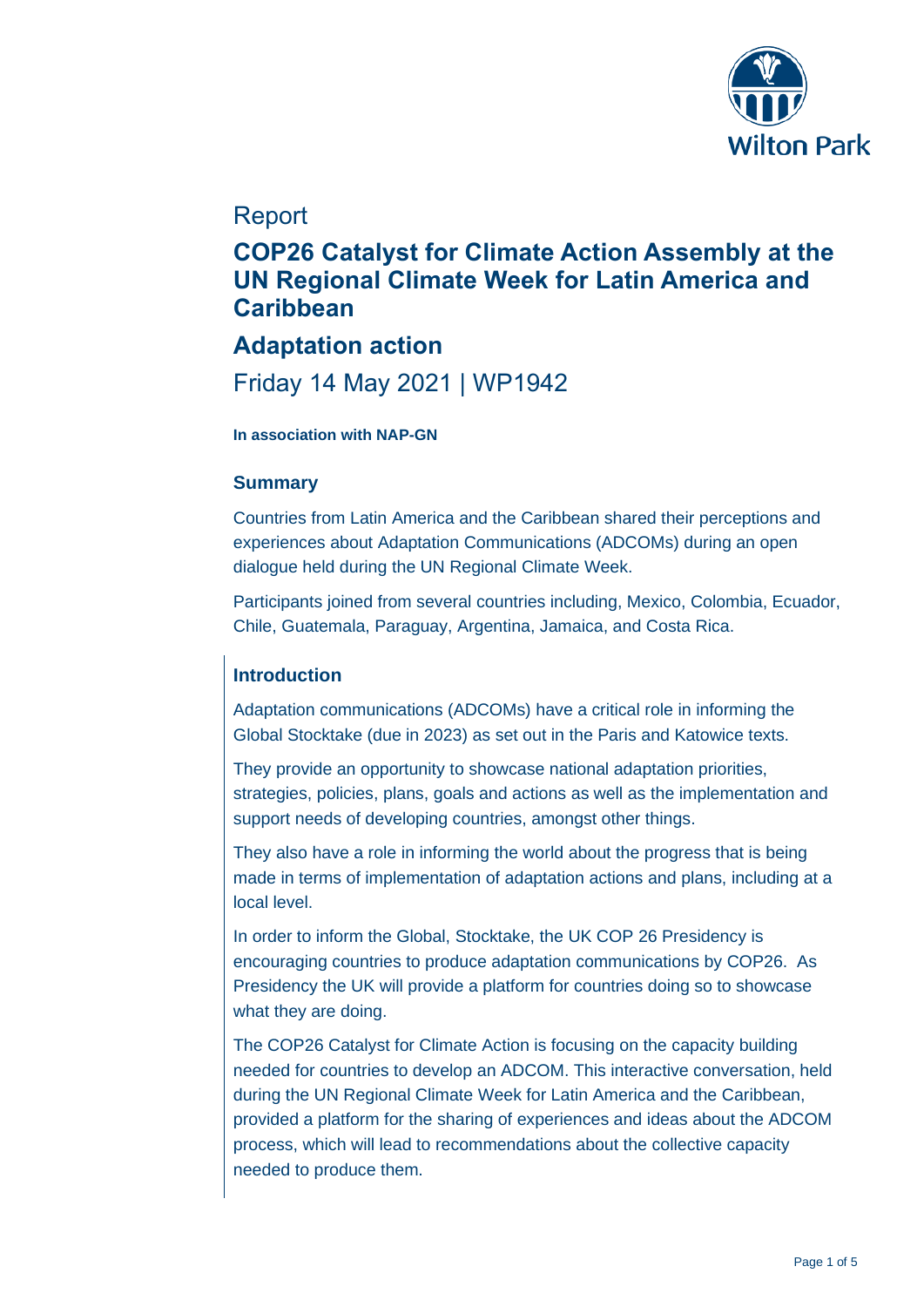### **Background to the ADCOM**

Adaptation Communications form part of the Paris Agreement article 7. There have been 3 years of process to implement, including outcomes of COPs at Marrakesh and Katowice.

- In Katowice the Adaptation Committee was given a mandate to develop guidelines and a lot of progress has been made since.
- There are also other sources of information and work by other organisations and distinct modes ADCOMs can take.

At the time of this discussion 15 ADCOMs had been presented, 6 of which were from Latin America. Argentina has put forward its  $2<sup>nd</sup>$ , having put their first forward, along with Uruguay, before the decision on ADCOMs was confirmed. 22 National Adaptation Plans (NAPs) have been submitted, 10 of which are from the Latin American & Caribbean region. Other countries in the region are starting their ADCOM process, for example Chile and Jamaica, or continuing, as Paraguay, as we heard during this session.

The Paris Agreement sets out three different options for submitting and updating an ADCOM:

- As a standalone document
- As a component of 'vehicle document' (e.g., National Adaptation Plan, Nationally Determined Contribution, National Communications, Biennial Transparency Reports)
- In conjunction with a vehicle document (ADCOM + vehicle document submitted together

#### **Why are ADCOMs important?**

Preparing an ADCOM is voluntary. However, during the discussions a varied range of points were put forward as to the value of a country producing an ACDOM. These included:

- a way to raise visibility of adaptation politically
- strengthen adaptation action
- create a better balance with mitigation
- a way to raise visibility of funding needs and an opportunity to apply for funding, including from multilateral funds – e.g., Green Climate Fund (GCF) readiness funding (several countries in the region noted this)
- informing the Global Stocktake due to take place in 2023
- to give a snapshot of where a country is now- even if the country doesn't yet have a NAP; an instrument to show priorities for the future, as well as provide a backward-look for the country
- as policy instruments which can be complementary to the NAP process (e.g., for Paraguay, if a NAP is prepared every 5 years, an ADCOM can play a role in between).
- have a strong planning and policy relevance and role
- provide learning and understand of adaptation needs and actions.
- communicate government goals on adaptation
- a way to talk to different sectors and say it's an opportunity for everyone
- opportunity for tech and innovation

"it wasn't an additional burden, it helped us develop our vision"

"its more than a report"

"donor countries can see our priorities"

"In mitigation you can quantify your indicators. [In adaptation] indicators is a basic problem, people want a say"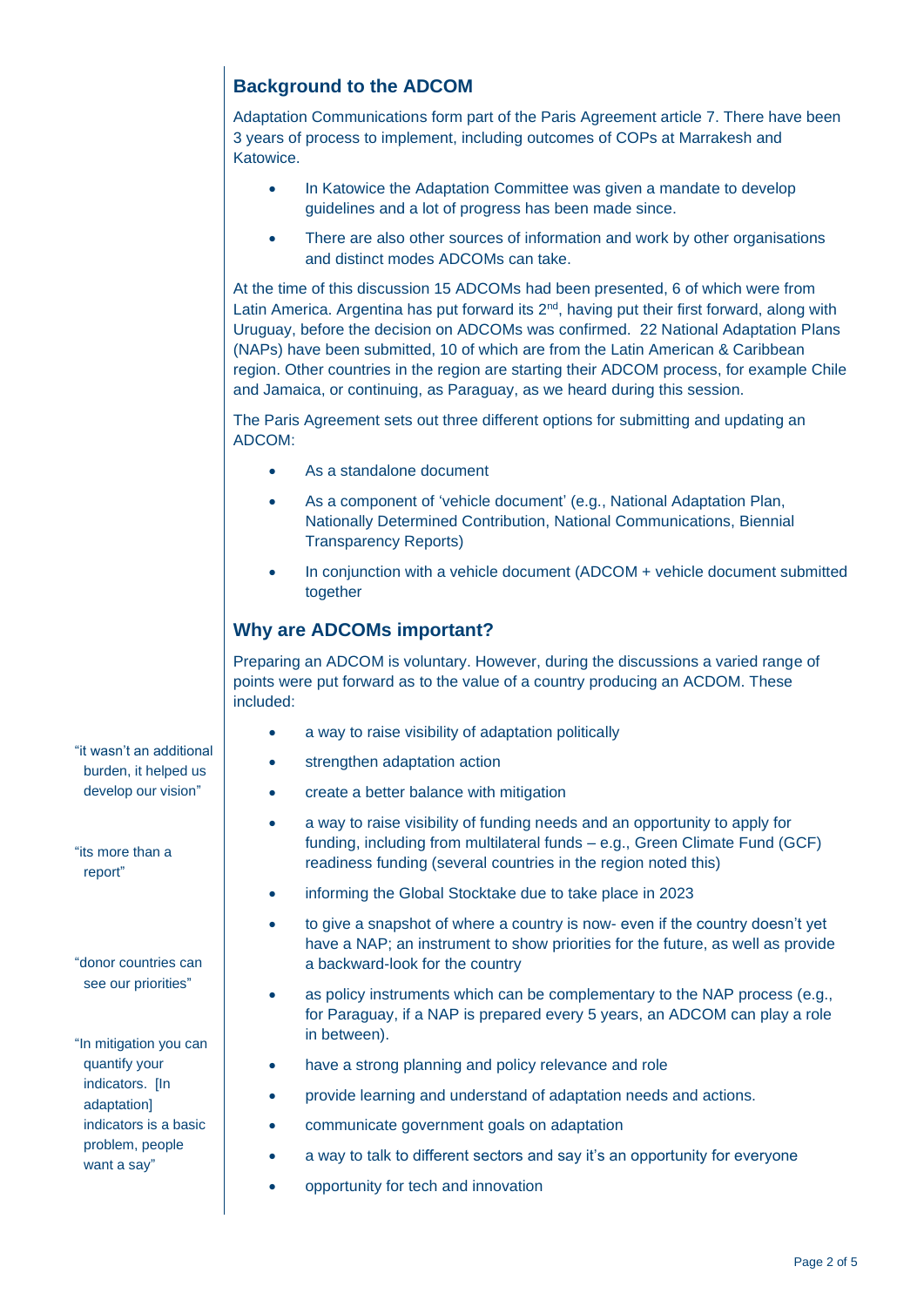- should help in the process of developing sustainably, adding value
- share internationally, both to enable donors to identify country priorities, and good for bilateral and south-south cooperation

There are different views on whether the ADCOM should be a stand-alone or a component of a wider document (e.g., NAP, or NDC) or done in conjunction with another? How they are produced is a political choice for countries. One country-lead noted that including an ADCOM in the NDC raises its visibility further. However, there was concern that 'this is yet another document' and might be an additional burden; and questions were raised about how this might link with existing documents. Also noting that there is a distinct difference between the process and the content of the document itself.

### **Preparing ADCOMs**

Several points were noted about the preparation of an ADCOM, including the need to

- summarise activities across sectors and involve the local government and local level (who are being impacted by climate change). The national approach should align with and make links to the **local**; adaptation also needs to be cross cutting across ministries
- some countries start with sectoral plans.
- find the right level of detail for an ADCOM.
- create noise to get as many sectors as possible and people involved to prepare a first draft.
- include specific referencing on the impact climate change has on different populations
- be inclusive, including consider gender and indigenous peoples.

### **Inclusivity**

Building on inclusivity as a key factor in preparing an ADCOM participants commented that:

- it is good to consult with a lot of stakeholder(s) groups, and examples were given of using an **inclusive process**, and planning of national or local significance with for example government, civil society, academia, and sometimes donors involved. Some countries demonstrated the use of this process to include participation of indigenous groups; and have conversations with private sector.
- there is a general recognition that an ADCOM needs to reflect the most **vulnerable groups**, including focusing on people with disabilities. For example, Jamaica has material in braille on climate change.

An ADCOM needs to **incorporate gender** (and Chile, for example, has a bureau for this); build an understanding of the impact of climate change on women; for example, Jamaica is in the process of developing a gender and climate change strategy and action plan to reflect in their ADCOM.

"DCs don't belong to a ministry, it belongs to a country"

'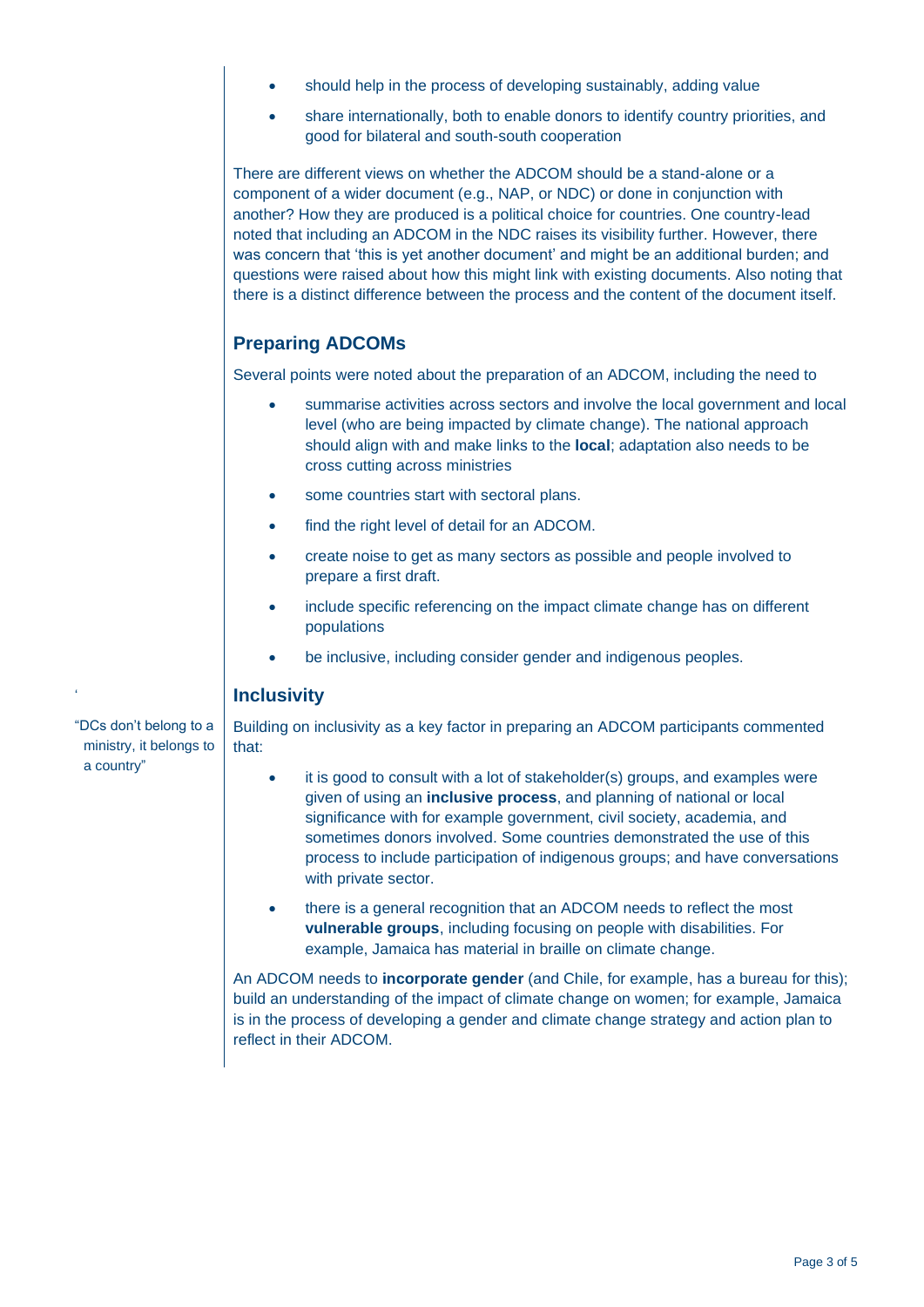"You need localised approaches for adaptation to be effective and sustainable in the future – what's come out recently is the need for there to be dedicated programme level gender specialists to ensure that the design of the programme is followed through"

### **Preparing ADCOMs – capacity building needs**

In discussion about how to better prepare an ADCOM several areas where capacity could be built including:

- How to get the **governance** right, recognising that governance is a critical issue, being clear on the purpose and value add of an ADCOM, and the difference with, and relation to other planning processes including the need to work across ministries and integrate stakeholder concerns.
- How to work with and integrate wider **stakeholder** concerns and give vulnerable stakeholders a voice
- How to integrate **gender;** more specialists on gender are needed, not only at a national level, but also on a local and project level. There also need to be exchanges – gender experts with climate capacity, and climate experts with gender capacity.
- How to identify the **right level of detail,** to work across ministries and integrate stakeholder concerns, and integrate the best projects as examples.
- How to build in **monitoring and evaluation** to understand what is working and what isn't.

Questions countries are asking as they prepare their ADCOM:

- How will we move the process forward? How will it build on existing processes?
- How do we link all the parts of the process?
- How do we develop this in a way which enforces the domestic process?
- How do we make that work?
- What is a country's priority?

#### **Country experiences**

#### **Chile**

Chile is working on preparing its ADCOM, building a number of subnational, national, and international plans. This should give visibility to adaptation, doing so in a strategic manner, and linked with other tools such as the NAP and National Communication (NC), adding value. The ADCOM will help Chile set out its priorities and plans which are not visible elsewhere, and to help approach funding, including from multilateral funds.

#### **Jamaica**

Jamaica is new to the ADCOM process and working through what is needed, having prepared 3 NCs and now working on the 4<sup>th</sup>. They have used these instruments to guide the planning processes, develop policy and help prioritise initiatives. Especially vulnerable sectors. Jamaica is also working on a NAP, which may take a couple of years to develop so see the value of doing an ADCOM now. It will also be an advantage to provide a current overview of the adaptation situation in Jamaica, and hopefully elevate the importance of adaptation. In building an ADCOM it will be valuable to outline both the progress made so far and the expected goals. Internationally the ADCOM can help towards the Global Stocktake, be instrumental in developing proposals and get GCF readiness funding.

#### **Paraguay**

Preparing its first [ADCOM](https://www4.unfccc.int/sites/ndcstaging/PublishedDocuments/Paraguay%20First/ACTUALIZACI%C3%93N%20DE%20LA%20NDC%20DEL%20PARAGUAY_Versi%C3%B3n%20Final.pdf) was considered an achievement by Paraguay. (It was registered with the UNFCCC in July 2021)